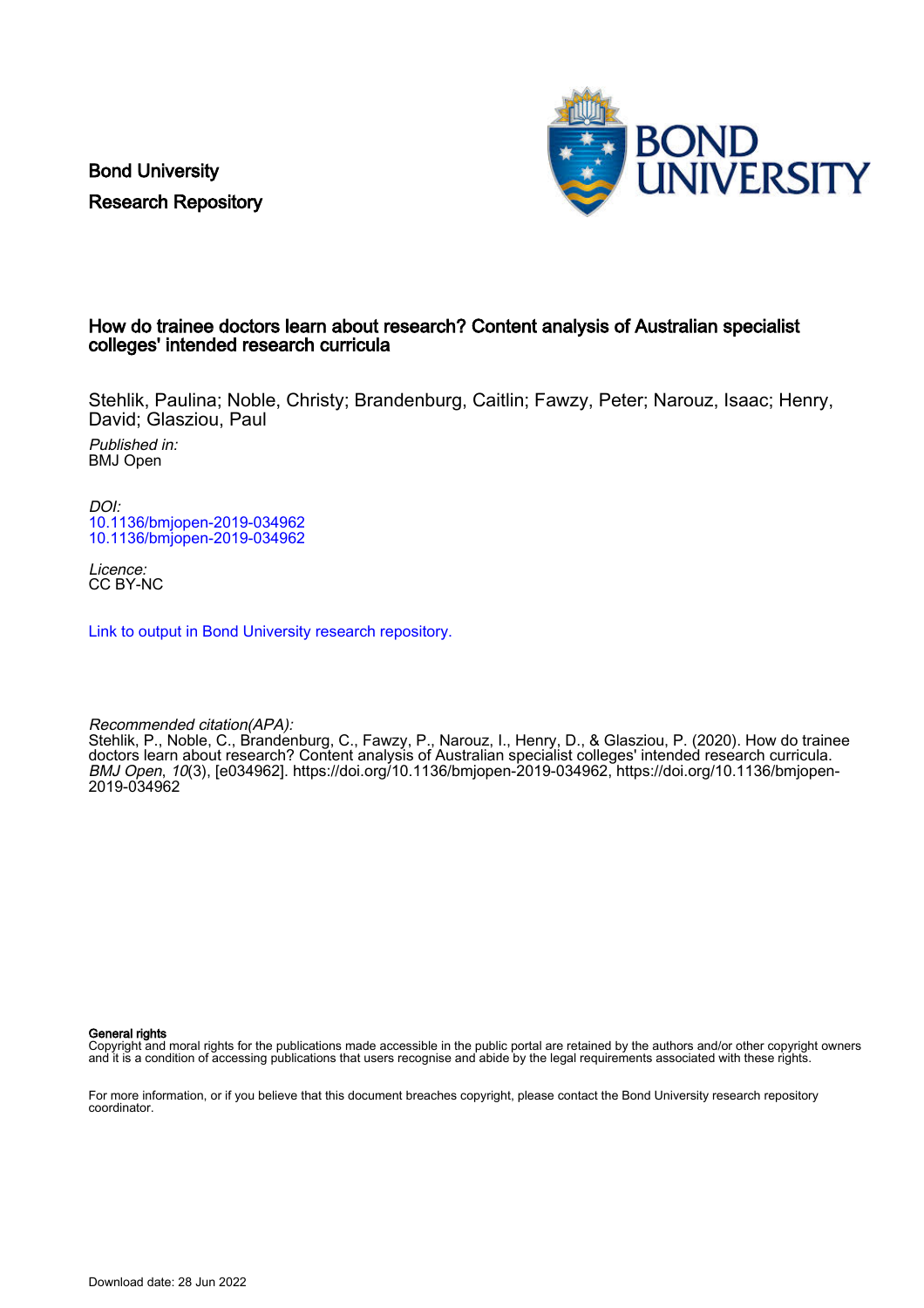**To cite:** Stehlik P, Noble C, Brandenburg C, *et al*. How do trainee doctors learn about research? Content analysis of Australian specialist colleges' intended research curricula. *BMJ Open* 2020;10:e034962. doi:10.1136/ bmjopen-2019-034962 ► Prepublication history for this paper is available online. To view these files, please visit the journal online (http://dx.doi. org/10.1136/bmjopen-2019-

034962).

Received 16 October 2019 Revised 09 January 2020 Accepted 12 February 2020

# **BMJ Open How do trainee doctors learn about research? Content analysis of Australian specialist colleges' intended research curricula**

PaulinaStehlik  $\bullet$ ,<sup>1,2</sup> Christy Noble  $\bullet$ ,<sup>3,4</sup> Caitlin Brandenburg  $\bullet$ ,<sup>5</sup> Peter Fawzy,<sup>6</sup> Isaac Narouz,<sup>6</sup> David Henry <sup>1,2</sup> Paul Glasziou <sup>1</sup>

## **ABSTRACT**

Objectives Patients do better in research-intense environments. The importance of research is reflected in the accreditation requirements of Australian clinical specialist colleges. The nature of college-mandated research training has not been systematically explored. We examined the intended research curricula of Australian trainee doctors described by specialist colleges, their constructive alignment and the nature of scholarly project requirements.

Design We undertook content analysis of publicly available documents to characterise college research training curricula.

Setting We reviewed all publicly accessible information from the websites of Australian specialist colleges and their subspecialty divisions. We retrieved curricula, handbooks and assessment-related documents. Participants Fifty-eight Australian specialist colleges and their subspecialty divisions.

Primary and secondary outcome measures Two reviewers extracted and coded research-related activities as learning outcomes, activities or assessments, by research stage (using, participating in or leading research) and competency based on Bloom's taxonomy (remembering, understanding, applying, analysing, evaluating, creating). We coded learning and assessment activities by type (eg, formal research training, publication) and whether it was linked to a scholarly project. Requirements related to project supervisors' research experience were noted.

Results Fifty-five of 58 Australian college subspecialty divisions had a scholarly project requirement. Only 11 required formal research training; two required an experienced research supervisor. Colleges emphasised a role for trainees in leading research in their learning outcomes and assessments, but not learning activities. Less emphasis was placed on using research, and almost no emphasis on participation. Most learning activities and assessments mapped to the 'creating' domain of Bloom's taxonomy, whereas most learning outcomes mapped to the 'evaluating' domain. Overall, most research learning and assessment activities were related to leading a scholarly project.

Conclusions Australian specialist college research curricula appear to emphasise a role for trainees in leading research and producing research deliverables, but do

## Strengths and limitations of this study

- ► This is the first systematic exploration the constructive alignment of research related curricula of 58 subspecialty programmes of principle Australian specialist colleges.
- ► We systematically explored the nature of Australian specialist colleges requirements regarding scholarly projects, project supervision and research training requirements.
- ► We identified opportunities to enhance the development of trainee doctors' research capabilities.
- ► The scope of this study was confined to publicly available documents, and Australian colleges only.
- ► Our analyses were focused on intended curricula rather than locally enacted curricula.

not mandate formal research training and supervision by experienced researchers.

## **BACKGROUND**

In some countries, medical doctors undertaking their clinical specialty training (often referred to as registrars or trainees) are expected to do research during their specialist training.<sup>1–3</sup> There are good reasons for encouraging research awareness and usage among trainees, with evidence suggesting that clinical care and patient outcomes are better in research-intense environments.<sup>45</sup> The ways in which trainees can engage in research can be categorised in three domains: using, participating in or leading research $^6$  $^6$  [\(figure](#page-2-0) 1). The appropriate balance between these domains will vary according to the career plans of individual trainees. For aspiring physicianscientists it is appropriate for them to work towards a leadership role, while those planning a clinical career should focus more on learning how to translate research findings in clinical practice and policy development.

**BMI** 

end of article.

BMJ.

Correspondence to Dr Paulina Stehlik; pstehlik@bond.edu.au

© Author(s) (or their employer(s)) 2020. Re-use permitted under CC BY-NC. No commercial re-use. See rights and permissions. Published by

For numbered affiliations see

Check for updates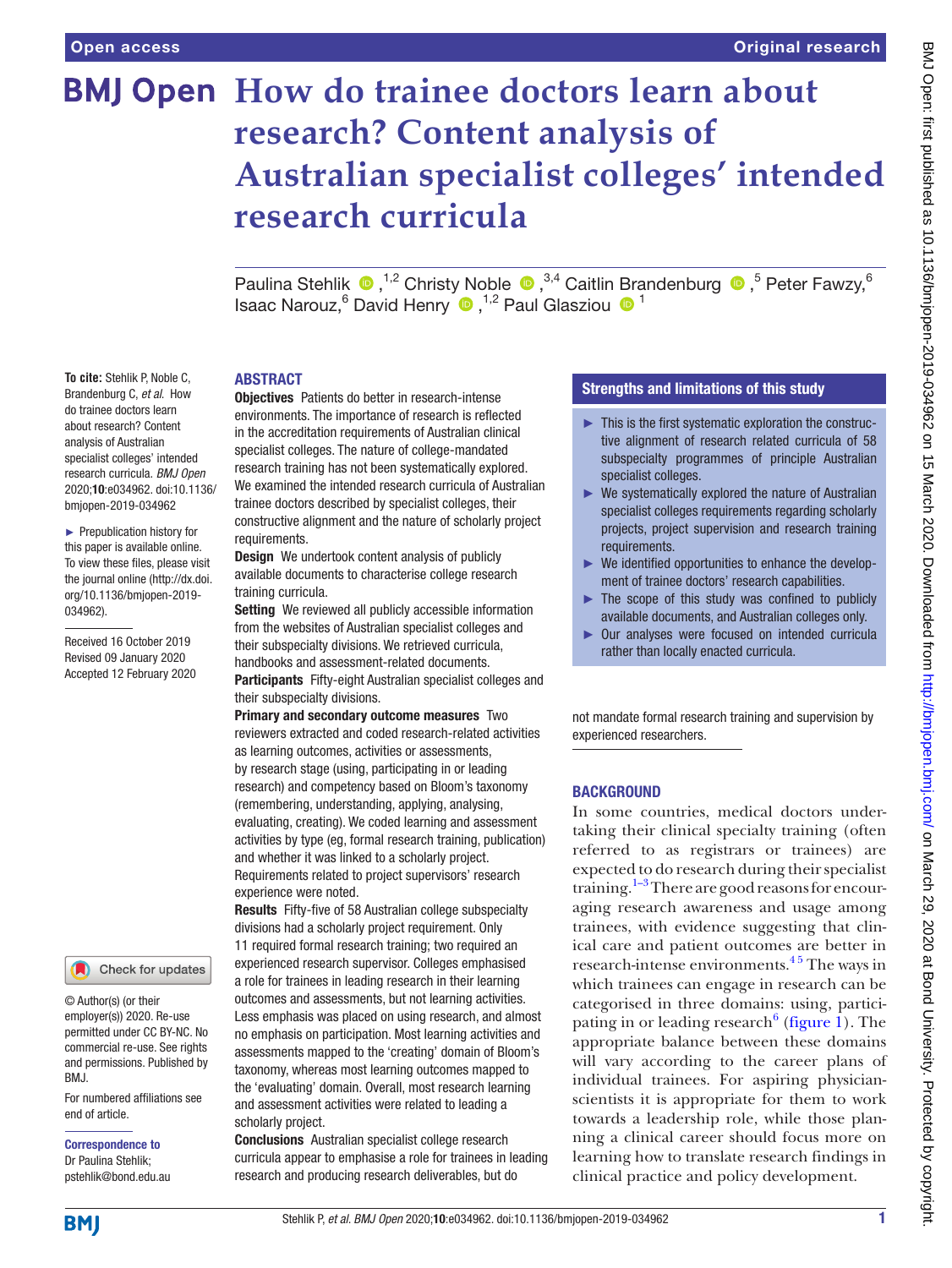

<span id="page-2-0"></span>Figure 1 Glasziou's triangle (reproduced and adapted with permission from the Royal Australian College of General Practitioners) describes what clinician engagement in research should look like*.* [6](#page-7-2) This defines the research learning domains that were used to categorise learning activities described in documents published by Australian medical colleges.

In Australia, doctors undertake their clinical specialty training with accredited education providers (referred to as specialist colleges throughout this paper), typically commencing after a period of work as a junior medical officer in post-graduate years  $4-5$ .<sup>7</sup> Engaging trainees in these early specialist training years to improve research skills is difficult. A recent rapid realist review identified that effective training depends on a complex interplay between context, curriculum and pedagogic practices.<sup>[8](#page-7-4)</sup> It found that healthcare settings need to provide clinicians with the appropriate structure, guidance, support and mentorship from both college-set requirements and the healthcare institutions in which training occurs.<sup>8</sup>

As clinicians and researchers with responsibility for research capacity building in a university hospital, we observed trainee doctors submitting projects of wideranging methodological quality to our local human research ethics committee. Some described significant pressure to complete projects quickly to attain fellowships. Anecdotal evidence led us to believe that specialist college curricula requirements were driving trainee research behaviour and was an important target for systematic study.

Curriculum can be understood in three ways: the intended curriculum, enacted curriculum and experienced curriculum. $9^{10}$  The intended curriculum is the formal or written documentation describing the curriculum's purpose and vision and includes learning objectives/outcomes and assessment[.10](#page-7-6) The enacted curriculum describes what happens when the curriculum is implemented whether it is in tutorials, working with others in the clinical setting or when the trainee studies at home, while the experienced curriculum focuses on

the learners' experience of the curriculum and what was learnt as a result. For this study, we have focused on the intended curriculum by exploring the research-relevant training outcomes and requirements documented by Australian specialist colleges.

We sought to systematically explore the intended research curriculum of Australian specialist colleges and its constructive alignment.<sup>[11](#page-7-7)</sup> Our goal was to understand how research training is embedded in specialist college curricula, the vision for trainees' research development, the nature of scholarly project requirements and trainee project supervision. In doing so we hope to provide recommendations for research capability development opportunities for institutions that support and engage with trainees undertaking specialist training.

## **METHODS**

We conducted a content analysis $12$  of the intended research curriculum of Australian specialist colleges, including but not limited to medical, surgical and pathology colleges. Content analysis allows researchers to explore documents and make meaningful and replicable inferences from  $text{text.}^{12}$  Through this process, key messages and concepts of texts can be garnered. This approach has been used in other research to understand the intentions of curricula.<sup>[13](#page-7-9)</sup>

The intended curriculum we explored in this study included the stated learning aims and outcomes, learning activities, and methods of assessment. We selected the learning aims and outcomes as they communicate the educational intentions of learning programmes and are statements of what it is anticipated trainees will achieve. $^{14}$ <sup>15</sup> Moreover, the learning aims and outcomes tend to inform the decision making around learning activities and assessment. We also collected information about the learning activities trainees were to engage in and the methods of assessment.

We reviewed information on college websites that referred to trainee requirements. If documents referred to more than one curriculum due to updates (eg, trainees commencing before 2019 and trainees commencing 2019 onwards), only the most recent curriculum was included. Finally, to inform our analysis we drew on the concept of constructive alignment where it is argued that when alignment exists between learning outcomes, learning activities and assessment, trainees' learn in a deep and meaningful way.<sup>[16](#page-7-11)</sup> A key principle of constructive alignment is that cohesion exists between what learners are expected to learn, the learning activities they engage in and the assessment used to determine learner progress.<sup>11</sup>

Publicly available information included curricula, handbooks, learning activities and assessment documents and webpages that could be accessed via college websites. Access to password-protected or hidden websites were not sought as it would be unreasonable for healthcare institutions and university departments that provide research support to trainee doctors to have access to this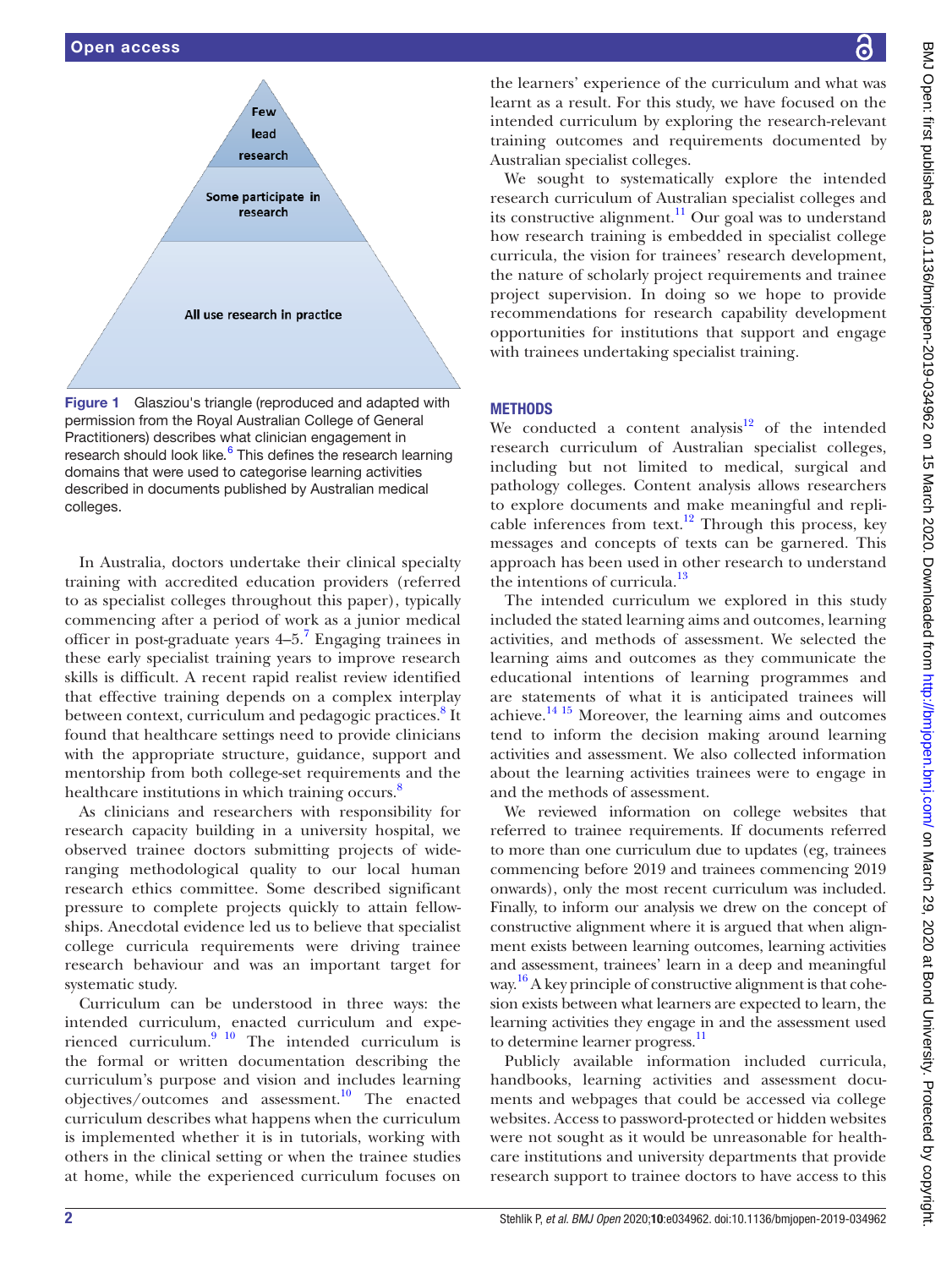information. To prevent duplication of data, only individual specialist or sub-speciality college curricula were reviewed; joint training programmes were excluded.

## Data extraction

 $\mathbf C$ 

Information related to traineeship research learning outcomes, learning activities and assessment activities were manually extracted into a pre-defined electronic data extraction form developed in Microsoft Access. We extracted sections of the curricula relevant to research only, including evidence-based practice. Basic college data were also extracted included name, abbreviation and duration of training.

To explore constructive alignment of the research  $cirrucula<sup>11</sup>$  each relevant learning outcome, activity and assessment was coded separately, and information was extracted regarding the stage of research—namely using, participating or leading—<sup>[6](#page-7-2)</sup> and stage of competency, which was based on Bloom's taxonomy—namely remembering, understanding, applying, analysing, evaluating, creating.[17](#page-7-12) If a learning outcome, learning activity or assessment referred to more than one level, then it was coded to the highest level as the assumption is that the previous levels are required. For example, a learning outcome that states that the trainee must 'critically appraise articles and conduct research projects' would be coded at the 'leading research' level, and as 'creating' in Bloom's taxonomy.

Learning and assessment activities were also coded for the type of activity (eg, publication, protocol, conference attendance, journal club), whether the activity was mandatory, repeated (eg, attendance to more than one journal club) and linked to a scholarly project. Additional data collected about learning activities included whether the activity was a type of formal research training, and whether scholarly projects required a researchexperienced project supervisor and a description of the scholarly project requirements.

Data were extracted from college websites by one of two authors (PF or IN) and all extracted data were reviewed by a third author (PS). Discrepancies were resolved by discussion, or by reference to a fourth author. The original study protocol (ethics application) can be viewed here: <https://osf.io/aesnj/>

## Changes to original protocol

We initially planned to code specific skills involved for each learning outcome, activity and assessment, when in the training a requirement needed to be achieved, recognition of prior learning and study design allowed or required for scholarly projects. However, we abandoned this as descriptions were often too broad, ambiguous or missing all together.

We also found that a simple 'mandatory: yes or no' categorisation did not adequately represent the data on learning activities. They were re-categorised as:

– Mandatory option: requirement had to be fulfilled to gain fellowship.

- Option based system: requirement was one of several mandatory options where the trainee needed to fulfil at least one option to gain fellowship.
- Points based system: requirement carried a prespecified number of 'points' where trainees had to accumulate a certain number of 'points' to gain fellowship.

# Analysis

Data were extracted from Microsoft Access and wrangled for college de-identification and preparation for analysis using Jupyter notebook in Python  $3^{18}$  environment with pandas, $19 \text{ regex}^{20}$  $19 \text{ regex}^{20}$  $19 \text{ regex}^{20}$  and numpy<sup>21</sup> packages and the operator module. Data were analysed descriptively using Python 3 pandas, $19$  regex $20$  and numpy<sup>[21](#page-7-16)</sup> packages. Heatmaps were used to visualise constructive alignment between domains and were generated in R Studio<sup>[22](#page-7-17)</sup> using ggplot<sup>[23](#page-7-18)</sup> and egg<sup>24</sup> packages. Interactive visualisations were also created in R using shiny, $25 \text{ ship}$  $25 \text{ ship}$  shiny themes<sup>25</sup> and ggplot2.<sup>[23](#page-7-18)</sup> Python and R code and de-identified data are available here: [https://](https://osf.io/a6kr5/?view_only=13cf3220cb4e4fd1bede1275c9de34d3) [osf.io/a6kr5/?view\\_only=13cf3220cb4e4fd1bede1275](https://osf.io/a6kr5/?view_only=13cf3220cb4e4fd1bede1275c9de34d3) [c9de34d3](https://osf.io/a6kr5/?view_only=13cf3220cb4e4fd1bede1275c9de34d3)

# **RESULTS**

We analysed documents from 58 Australian specialist colleges and their subspecialty divisions. These included all sections of the Royal Australasian College of Physicians, the Royal Australasian College of Surgeons, Royal College of Pathologists of Australasia, the Royal Australian College of General Practice and several other smaller specialist colleges.

# Constructive alignment

Colleges are enumerated but not identified by name in the vertical axis of figures [2 and 3.](#page-4-0) Higher frequency counts for documents that mapped to the relevant domains are represented as darker shades in the heat map. The legend to figures [2 and 3](#page-4-0) provides numeric calibration. The colleges differed in documentary detail, hence vertical (between-college) comparisons will be affected by this. Horizontal (within-college) comparisons are likely to have greater validity.

While the learning outcomes in the 'using research' domain had the highest frequency counts (denoted by the most darkly shaded boxes in [figure](#page-4-0) 2), this was not matched by learning activities and assessments in that domain which were sparser. The most uniformly shaded domain was 'leading research', where frequency counts generally were lower for learning activities than for learning outcomes or assessments. In this domain, many of the learning and assessment activities were related to the completion and reporting of projects [\(figure](#page-4-0) 2). The most sparsely populated domain was 'participating in research', with low frequencies in the learning outcomes column and almost nothing in the other columns.

The mismatch in constructive alignment is also apparent when requirements are visualised using Bloom's taxonomy, with learning outcomes most shaded in the 'evaluating'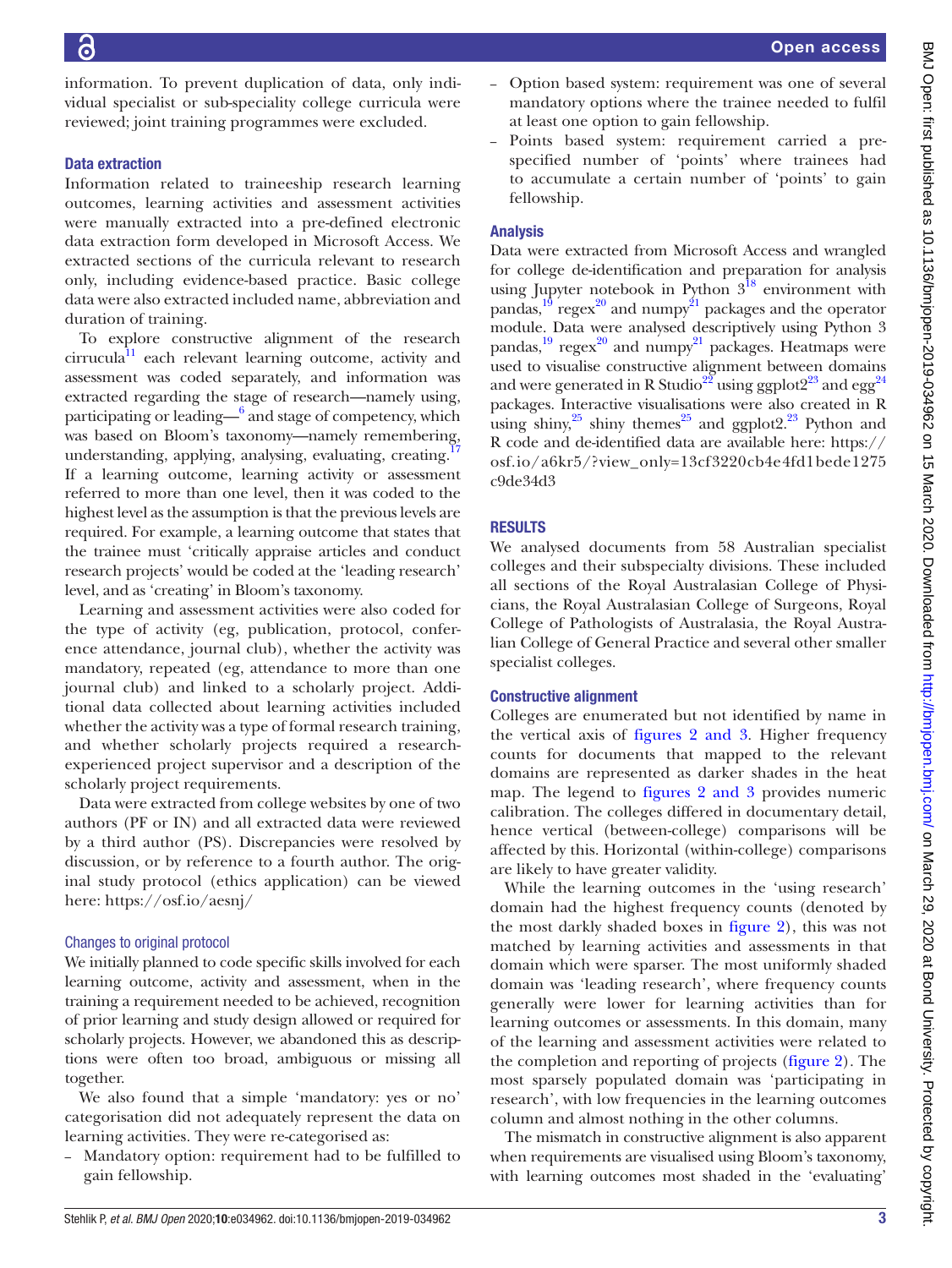

Figure 2 Constructive alignment between learning outcomes, learning activities and assessment activities across research levels—using, participating in and leading research—including those affiliated with scholarly projects. To view without scholarly project requirements, see the interactive visualisation available here: [https://p-stehlik.shinyapps.io/registrar\\_interactive\\_vis/](https://p-stehlik.shinyapps.io/registrar_interactive_vis/)

domain, yet learning activities and assessments most uniform shading across the 'Creating' domain ([figure](#page-4-1) 3).

# Learning and assessment activities

Of the 58 colleges reviewed, 56 required trainees to complete some form of scholarly project, with 51 requiring all trainees to complete a project, one requiring a scholarly

<span id="page-4-0"></span>project through an options-based system, and three through a points-based system. One college offered scholarly project as an optional requirement and two did not require the trainees to conduct any form of scholarly project ([table](#page-5-0) 1). On the other hand, only two colleges stipulated that the project supervisor had to be an experienced researcher, 30



<span id="page-4-1"></span>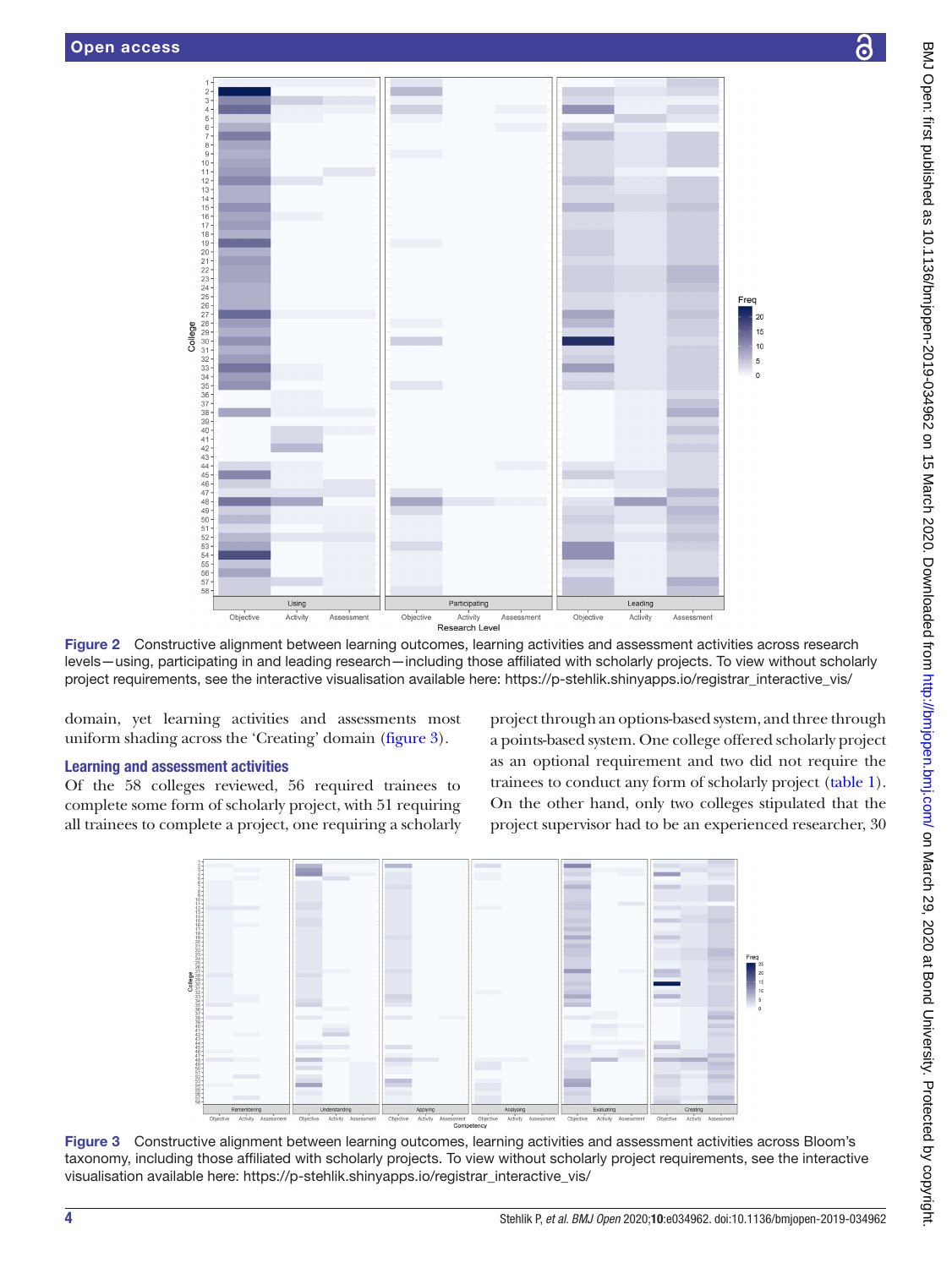<span id="page-5-0"></span>

| Research training requirement<br>Table 1 |     |      |               |          |          |
|------------------------------------------|-----|------|---------------|----------|----------|
|                                          | Yes | Yes* | Yest          | Optional | No or NR |
| Scholarly project                        | 51  |      | 3             |          |          |
| Research training                        | 8   |      | $\mathcal{P}$ | 31       | 16       |
| Experienced research supervisor          |     | -    |               | $30+$    | 24§      |
| Publication as first or second author    | 4   | 10   | 5             |          | 35       |
| Publication as any author                | 5   | 10   | 6             | 31       | 4        |
| Conference presentation                  | 8   | 5    |               | 27       | 9        |
| <b>Thesis</b>                            | 38  | 6    | 3             |          | 9        |

\*Option-based system.

†Points-based system.

‡Encouraged (rather than optional).

§12 stipulated project supervisor requirements (eg, college fellow) but did not mention research experience, nine did not provide any description of the characteristics of the project supervisor, three did not mention a project supervisor anywhere in the publicly available documents.

NR, not reported.

encouraged it and 24 did not mention supervisor research experience. Of these, 12 stipulated project supervisor requirements (eg, college fellow) but did not mention research experience, nine did not provide any description of the characteristics of the project supervisor, three did not mention a project supervisor anywhere in the publicly available documents [\(table](#page-5-0) 1).

Eleven colleges required some form of formal research training. Thirty-one colleges stated that research training was optional, and it was not mentioned by 16 colleges ([table](#page-5-0) 1). Most formal research training was in the form of online modules, or workshops (eg, 2-day workshop) and pre-approved seminars, and some required webinars and courses. Other research-related learning activities included conference and journal club attendance, and some form of critical appraisal exercises (eg, leading journal club, critical appraisal tasks, topic review, etc).

Of the 56 colleges that required or offered the option of a project, 47 required the submission of a thesis style report (6, options-based; 3, points-based), 19 required publication as first or second author in order to gain fellowship (10, options-based; 5, points-based) and 20 required a conference presentation (5, options-based; 7, points-based) [\(table](#page-5-0) 1). Other research-related assessment activities included written examination, supervisor reports, written reflections on learning and oral presentation or written report of critical appraisal tasks.

Overall, most of the research-related learning activities and assessments were affiliated with the completion of a scholarly project (to view [figure](#page-4-0) 2 without scholarly project requirements, see the interactive visualisation available here: [https://p-stehlik.shinyapps.io/registrar\\_](https://p-stehlik.shinyapps.io/registrar_interactive_vis/) [interactive\\_vis/](https://p-stehlik.shinyapps.io/registrar_interactive_vis/)).

#### **DISCUSSION**

Based on our analysis of their publicly available documents, there is a lack of constructive alignment of the research curricula prescribed by the Australian specialist colleges, inadequate supervision and an absence of appropriate training.

Lack of constructive alignment between learning outcomes, activities and assessment risks meaningful learning about research. For example, the approach to learning about research may be superficial and focused on the tasks at hand rather than generating deep understanding. $26$  This may not be unique to research curricula; however, exploring the constructive alignment of the broader range of college curricula was outside the scope of this work.

Our analysis suggests Australian colleges place relatively little emphasis on acquiring research skills, obtaining experience through participation in well-run projects, and being supervised by experienced researchers. In contrast, most colleges appear to give weight to completion of research projects, with some emphasising authorship and presenter status. Indeed, most of the learning and assessment of research skills are affiliated with trainee-lead scholarly projects. It is unclear whether this is appropriate for all trainees; however, it makes research productivity important for career progression, and this continues through all stages of specialist training.<sup>27</sup> This is despite the fact that relatively few trainees to go on to hold career positions that are substantially concerned with the conduct of research.<sup>[28](#page-7-23)</sup>

These findings highlight the need to review research training curricula, but they also point to the possible need for a cultural re-alignment. Some of the publicly documented college requirements encourage the view that specialist trainees will naturally take on leadership roles in research without having acquired the necessary skills. This view may have its origins in historical approaches to clinical research, typically led by specialist clinicians who may have had little formal training in research methods. The current consensus favours research of important topics by multi-disciplinary research teams, in which specialist doctors (trainee or otherwise) have an essential but not necessarily leading role. $29-32$  In our view, research training curricula need to reflect this, emphasising the importance of acquiring a range of skills and gaining experience of teamwork. There is evidence that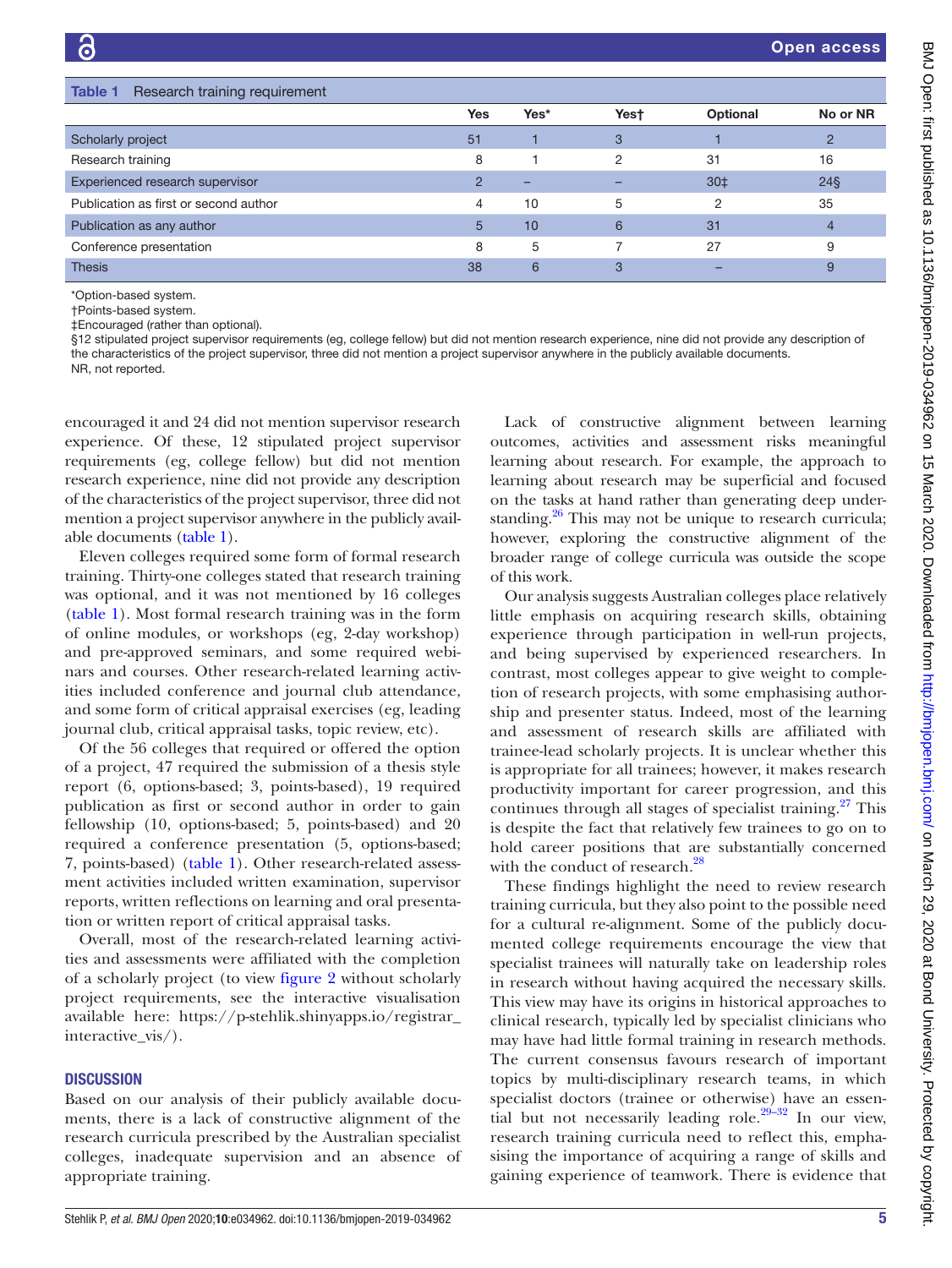#### Open access

meaningful research learning experiences can enhance trainees' enthusiasm and confidence for research especially if they successfully complete the research.<sup>33 34</sup> This is most likely under the supervision of a trained researcher.<sup>[8](#page-7-4)</sup> We found that many colleges require that the supervisor is a college fellow, but this does not guarantee possession of the necessary research-related skills.<sup>29</sup>

Lack of constructive alignment, inadequate supervision and a lack of appropriate training is counter-productive and may lead to hurried poor quality work.<sup>[35](#page-7-26)</sup> Our local trainees have described their feelings of lack of preparedness and the focus on project completion rather than participating in and learning from well-run and productive research teams.<sup>36</sup> Specialist trainees are not unique in this regard; these pressures have been described in the earlier phases of clinical training, including by medical students.<sup>3738</sup> At each stage of training, the problem seems to be a focus on individual projects. There may be major advantages in encouraging trainees to form research collaboratives $39$  or research coursework pathways.  $40$  These have been shown to be productive, reduce pressure on individuals and may provide a good vehicle for intro-ducing research methods training.<sup>[39 40](#page-8-0)</sup>

An additional concern is that college curricula may inadvertently contribute to research waste. In 2014 a series of papers published by *The Lancet*<sup>41</sup> framed the causes of research waste as conforming to the different stages of research projects. These include failure to take adequate account of previous studies when planning new work, poorly formulated research questions, inadequate study designs, inefficient study conduct, incorrect analyses and failure to report any or all results. *The Lancet* series conclusions were primarily aimed at funders and publishers of research; however, the large number of research projects undertaken by college trainees make them worthy of closer attention. While our analyses did not look at the quality of trainees' research studies or reports, curricula characteristics that we have highlighted (lack of training, emphasis on project completion, inexperienced supervisors) may create the conditions that lead to research waste. Our interactions with trainees also lead us to believe that our concerns are well founded our future work aims to quantify this.

Without the right support systems in place, mandated trainee-led scholarly projects may not be contributing to meaningful research development. More importantly, they could be at risk of contributing to research wastage, be a burden to supervising clinicians, and may even pose harm to patients. In the words of the late Doug Altman, "carrying out a sensible study, even on a small scale, is indeed useful, but carrying out an ill designed study in ignorance of scientific principles and getting it published surely teaches several undesirable lessons."<sup>[42](#page-8-3)</sup>

#### Limitations

To our knowledge, this is the first study to systematically explore the nature of Australian specialist college research curricula, focusing on constructive alignment,

the nature of college mandated scholarly project, project supervision and formal research training requirements.

However, we recognise several limitations in this work. Most importantly, in this report we have taken a high-level view of our data and have made several generalisations. Our analyses were confined to intended rather than enacted and experienced curricula, as described in the publicly available documents. We also did not look at the nature of research products that result from college-mandated activities. Further research will assess the quality of the projects and publications arising from these training programmes, and the subjective experiences of the trainees.

While all the reviewed colleges except two had publicly available trainee curricula and handbooks, some of the college learning activity objectives and assessment criteria were not publicly available. It is possible that documents that we could not access address some of our concerns. However, the stated specialty college research requirements remain at odds with good research practice. Some colleges have already begun to question the value of this kind of research training.<sup>43 44</sup> A fundamental overhaul of educational approach and emphasis in the research curriculum may be required.

While most of the college curricula also apply to trainees in New Zealand, we cannot say whether the data presented here are generalisable to specialty training organisations in other countries. However, similar criticisms have been made of research training in the UK. $^{27}$  $^{27}$  $^{27}$ The underlying problems of poor reproducibility and waste in research are widespread and clinical specialty training organisations around the world need to consider whether their requirements are contributing to this.

#### **CONCLUSION**

The intended research curricula of Australian specialty colleges seem to lack constructive alignment and emphasise a role for trainees in leading research, rather than using or participating in research. Most of the research learning and assessment activities are affiliated with trainee-led scholarly projects even though most colleges do not require a research-experienced supervisor for these projects, nor does there appear to be adequate formal research methods training embedded in specialty college curricula. The focus on leading research that, on paper, is unaccompanied by adequate supervision and appropriate training are at odds with contemporary efforts to mitigate the growing problem of poor reproducibility and wastage in medical research. Future work will aim to quantify the outcomes of enacted curricula, including quality of research outputs, and capture the subjective experiences of doctors undertaking these requirements.

#### Author affiliations

<sup>&</sup>lt;sup>1</sup>Institute for Evidence-Based Healthcare, Bond University, Gold Coast, Queensland, Australia

<sup>&</sup>lt;sup>2</sup> Evidence Based Practice Professorial Unit, Gold Coast Hospital and Health Service, Southport, Queensland, Australia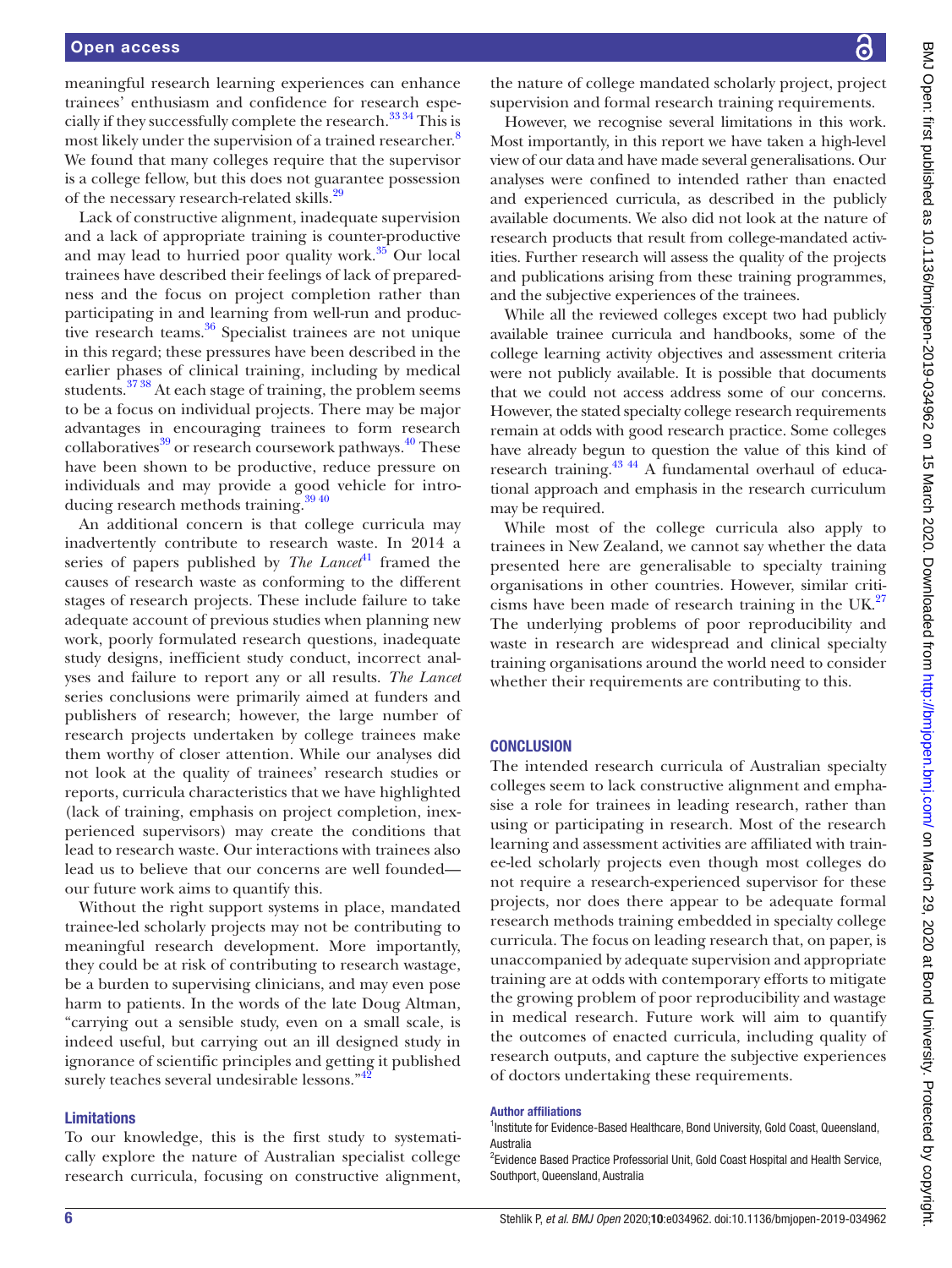<sup>3</sup>Allied Health, Gold Coast Hospital and Health Service, Southport, Queensland, Australia

4 School of Medicine, Griffith University, Gold Coast, Queensland, Australia 5 Office for Research Governance and Development, Gold Coast Hospital and Health Service, Southport, Queensland, Australia

<sup>6</sup> Faculty of Health Science and Medicine, Bond University, Gold Coast, Queensland, Australia

#### Twitter Christy Noble [@chnoble](https://twitter.com/chnoble)

Contributors Conceptualisation: PS, CB, CN; Data curation: PS; Formal analysis: PS; Funding acquisition: PS; Investigation: PS, PF, IN, DH, PG, CB, CN; Methodology: PS, CB, CN, DH, PG; Project administration: PS; Supervision: PS; Validation: PS; Visualisation: PS; Writing–original draft: PS, DH, PG; Writing–review and editing: : PS, CB, CN, DH, PG, PF, IN. PS is the guarantor of the article.

Funding This work was funded by internal departmental funds from Bond University and Gold Coast Health.

Disclaimer PS, DH and PG are responsible for providing teaching in Evidence-Based Practice to staff at Gold Coast Health (GCH). CB is advanced research development officer and at the time of this study CN was a principal medical education officer and principal research fellow (Allied Health) at GCH. This project arose from discussions between the authors about how to align Evidence-Based Practice teaching and research development/support with both the needs of clinicians and the requirements of the responsible specialist colleges. Discussions with trainees indicated that they felt pressure to complete projects without adequate training, time or resources.

Competing interests None declared.

Patient consent for publication Not required.

Ethics approval This study received an ethics waiver from the Gold Coast Hospital and Health Service Human Research Ethics Committee (LNR/2018/QGC/46317).

Provenance and peer review Not commissioned; externally peer reviewed.

Data availability statement Data are available in a public, open access repository. Python and R code and de-identified data are available on OSF: [https://osf.io/](https://osf.io/a6kr5/?view_only=13cf3220cb4e4fd1bede1275c9de34d3) [a6kr5/?view\\_only=13cf3220cb4e4fd1bede1275c9de34d3](https://osf.io/a6kr5/?view_only=13cf3220cb4e4fd1bede1275c9de34d3).

Open access This is an open access article distributed in accordance with the Creative Commons Attribution Non Commercial (CC BY-NC 4.0) license, which permits others to distribute, remix, adapt, build upon this work non-commercially, and license their derivative works on different terms, provided the original work is properly cited, appropriate credit is given, any changes made indicated, and the use is non-commercial. See: [http://creativecommons.org/licenses/by-nc/4.0/.](http://creativecommons.org/licenses/by-nc/4.0/)

#### ORCID iDs

Paulina Stehlik <http://orcid.org/0000-0002-5397-228X> Christy Noble <http://orcid.org/0000-0001-8763-234X> Caitlin Brandenburg <http://orcid.org/0000-0002-6992-7790> David Henry<http://orcid.org/0000-0003-2934-2242> Paul Glasziou <http://orcid.org/0000-0001-7564-073X>

#### References

- <span id="page-7-0"></span>1 Frank J, Snell L, Sherbino J. CanMEDS 2015 Physician Competency Framework. In: *Canada RCoPaSo*. Ottawa, 2015.
- 2 Australian Medical Council Limited. Standards for assessment and Accreditationof primary medical Programsby the Australian medical Council 2012. Available: [https://www.amc.org.au/wp-content/](https://www.amc.org.au/wp-content/uploads/accreditation_recognition/primary-medical-education/Standards-for-Assessment-and-Accreditation-of-Primary-Medical-Programs-by-the-Australian-Medical-Council-2012.pdf) [uploads/accreditation\\_recognition/primary-medical-education/](https://www.amc.org.au/wp-content/uploads/accreditation_recognition/primary-medical-education/Standards-for-Assessment-and-Accreditation-of-Primary-Medical-Programs-by-the-Australian-Medical-Council-2012.pdf) [Standards-for-Assessment-and-Accreditation-of-Primary-Medical-](https://www.amc.org.au/wp-content/uploads/accreditation_recognition/primary-medical-education/Standards-for-Assessment-and-Accreditation-of-Primary-Medical-Programs-by-the-Australian-Medical-Council-2012.pdf)[Programs-by-the-Australian-Medical-Council-2012.pdf](https://www.amc.org.au/wp-content/uploads/accreditation_recognition/primary-medical-education/Standards-for-Assessment-and-Accreditation-of-Primary-Medical-Programs-by-the-Australian-Medical-Council-2012.pdf) [Accessed 8 Mar 2019].
- 3 Accreditation. *Council for graduate medical education*. Milestones Chicago, IL: Accreditation Council for Graduate Medical Education, 2019. [https://www.acgme.org/What-We-Do/Accreditation/](https://www.acgme.org/What-We-Do/Accreditation/Milestones/Overview) [Milestones/Overview](https://www.acgme.org/What-We-Do/Accreditation/Milestones/Overview)
- <span id="page-7-1"></span>4 Jonker L, Fisher SJ. The correlation between National health service trusts' clinical trial activity and both mortality rates and care quality Commission ratings: a retrospective cross-sectional study. *[Public](http://dx.doi.org/10.1016/j.puhe.2017.12.022)  [Health](http://dx.doi.org/10.1016/j.puhe.2017.12.022)* 2018;157:1–6.
- 5 Burke L, Khullar D, Orav EJ, *et al*. Do academic medical centers disproportionately benefit the sickest patients? *[Health Aff](http://dx.doi.org/10.1377/hlthaff.2017.1250)* 2018;37:864–72.
- <span id="page-7-2"></span>6 Del Mar C. Publishing research in Australian family physician. *[Aust](http://www.ncbi.nlm.nih.gov/pubmed/11759462)  [Fam Physician](http://www.ncbi.nlm.nih.gov/pubmed/11759462)* 2001;30:1094.
- <span id="page-7-3"></span>Australian Health Practitioner Regulation Agency. Approved programs of study. Available: [https://www.ahpra.gov.au/education/](https://www.ahpra.gov.au/education/approved-programs-of-study.aspx?ref=medical%20practitioner&type=specialist) [approved-programs-of-study.aspx?ref=medical%20practitioner&](https://www.ahpra.gov.au/education/approved-programs-of-study.aspx?ref=medical%20practitioner&type=specialist) [type=specialist](https://www.ahpra.gov.au/education/approved-programs-of-study.aspx?ref=medical%20practitioner&type=specialist)
- <span id="page-7-4"></span>8 Noble C, Billett SR, Phang DTY, *et al*. Supporting resident research learning in the workplace: a rapid realist review. *[Acad Med](http://dx.doi.org/10.1097/ACM.0000000000002416)* 2018;93:1732–40.
- <span id="page-7-5"></span>9 Billett S. Constituting the workplace curriculum. *[J Curric Stud](http://dx.doi.org/10.1080/00220270500153781)* 2006;38:31–48.
- <span id="page-7-6"></span>10 Van Den Akker J. Curriculum perspectives: an introduction. In: Akker JVD, Kuiper W, Hameyer U, eds. *Curriculum landscape and trends*. Dordrecht: Kluwer Academic Publishers, 2003: 1–10.
- <span id="page-7-7"></span>11 Biggs JB. *Teaching for quality learning at university*. SRHE and Open University Press, 2011.
- <span id="page-7-8"></span>12 Krippendorff K. *Content analysis: an introduction to its methodology*. SAGE publications, 2018.
- <span id="page-7-9"></span>13 Noble C, O'Brien M, Coombes I, *et al*. Concept mapping to evaluate an undergraduate pharmacy curriculum. *[Am J Pharm Educ](http://dx.doi.org/10.5688/ajpe75355)* 2011;75:55.
- <span id="page-7-10"></span>14 Rowntree D. *Developing courses for students*. London: McGraw-Hill, 1981.
- 15 Toohey S. *Designing courses for higher education*. Buckingham: The Society for Research into Higher Education and Open University Press, 1999.
- <span id="page-7-11"></span>16 Biggs J. *Teaching for quality learning at university*. 2nd Edn. Maidenhead: Open University Press, 2003.
- <span id="page-7-12"></span>17 Krathwohl DR. A revision of Bloom's taxonomy: an overview. *[Theory](http://dx.doi.org/10.1207/s15430421tip4104_2)  [Pract](http://dx.doi.org/10.1207/s15430421tip4104_2)* 2002;41:212–8.
- <span id="page-7-13"></span>18 CWI. *Python tutorial [program]*. The Netherlands: Centrum voor Wiskunde en Informatica Amsterdam, 1995.
- <span id="page-7-14"></span>19 Data structures for statistical computing in python. *Proceedings of the 9th Python in Science Conference*, 2010.
- <span id="page-7-15"></span>20 Goyvaerts J. *Regular expressions: the complete tutorial*. Lulu Press, 2006.
- <span id="page-7-16"></span>21 Svd W, Colbert SC, Varoquaux G. The NumPy array: a structure for efficient numerical computation. *Comput Sci Eng* 2011;13:22–30.
- <span id="page-7-17"></span>22 RStudio. *Integrated Development Environment for R [program]*. Boston, MA: RStudio, Inc, 2016.
- <span id="page-7-18"></span>23 Wickham H. *ggplot2: elegant graphics for data analysis*. New York: Springer-Verlag, 2016.
- <span id="page-7-19"></span>24 egg: Extensions for 'ggplot2': Custom Geom, Plot Alignment, Symmetrised Scale, and Fixed Panel Size. R package version 0.4.2 version. 2018.
- <span id="page-7-20"></span>25 shiny: Web Application Framework for R [program]. R package version 1.2.0 version. 2018.
- <span id="page-7-21"></span>26 Trigwell K, Prosser M. Improving the quality of student learning: the influence of learning context and student approaches to learning on learning outcomes. *[High Educ](http://dx.doi.org/10.1007/BF00132290)* 1991;22:251–66.
- <span id="page-7-22"></span>27 Kasivisvanathan V, Tantrige PM, Webster J, *et al*. Contributing to medical research as a trainee: the problems and opportunities. *[BMJ](http://dx.doi.org/10.1136/bmj.h515)* 2015;350:h515.
- <span id="page-7-23"></span>28 Australian Institute of Health and Welfare. *Medical practitioners workforce 2015*. Canberra: AIHW, 2016.
- <span id="page-7-24"></span>29 McKeon S. *Strategic review of health and medical research in Australia – better health through research. Department of health and ageing,: McKeon review panel*, 2013.
- 30 Moher D, Glasziou P, Chalmers I, *et al*. Increasing value and reducing waste in biomedical research: who's listening? *[Lancet](http://dx.doi.org/10.1016/S0140-6736(15)00307-4)* 2016;387:1573–86.
- 31 Ioannidis JPA, Greenland S, Hlatky MA, *et al*. Increasing value and reducing waste in research design, conduct, and analysis. *[Lancet](http://dx.doi.org/10.1016/S0140-6736(13)62227-8)* 2014;383:166–75.
- 32 Chalmers I, Bracken MB, Djulbegovic B, *et al*. How to increase value and reduce waste when research priorities are set. *[Lancet](http://dx.doi.org/10.1016/S0140-6736(13)62229-1)* 2014;383:156–65.
- <span id="page-7-25"></span>33 Smith M. Research in residency: do research curricula impact postresidency practice? *[Fam Med](http://www.ncbi.nlm.nih.gov/pubmed/15883897)* 2005;37:322–7.
- 34 Leahy N, Sheps J, Tracy CS, *et al*. Family physicians' attitudes toward education in research skills during residency: findings from a national Mailed survey. *[Can Fam Physician](http://www.ncbi.nlm.nih.gov/pubmed/18337536)* 2008;54:413–4.
- <span id="page-7-26"></span>35 Ledford CJW, Seehusen DA, Villagran MM, *et al*. Resident scholarship expectations and experiences: sources of uncertainty as barriers to success. *[J Grad Med Educ](http://dx.doi.org/10.4300/JGME-D-12-00280.1)* 2013;5:564–9.
- <span id="page-7-27"></span>36 Phang DTY, Rogers G, Hashem F. *Factors influencing junior doctor workplace engagement in research: an Australian study*. Focus on Health Professional Education, 2019.
- <span id="page-7-28"></span>Sharp E, Curlewis K. Research waste is still a scandal-especially in medical students. *[BMJ](http://dx.doi.org/10.1136/bmj.l700)* 2019;8:l700.